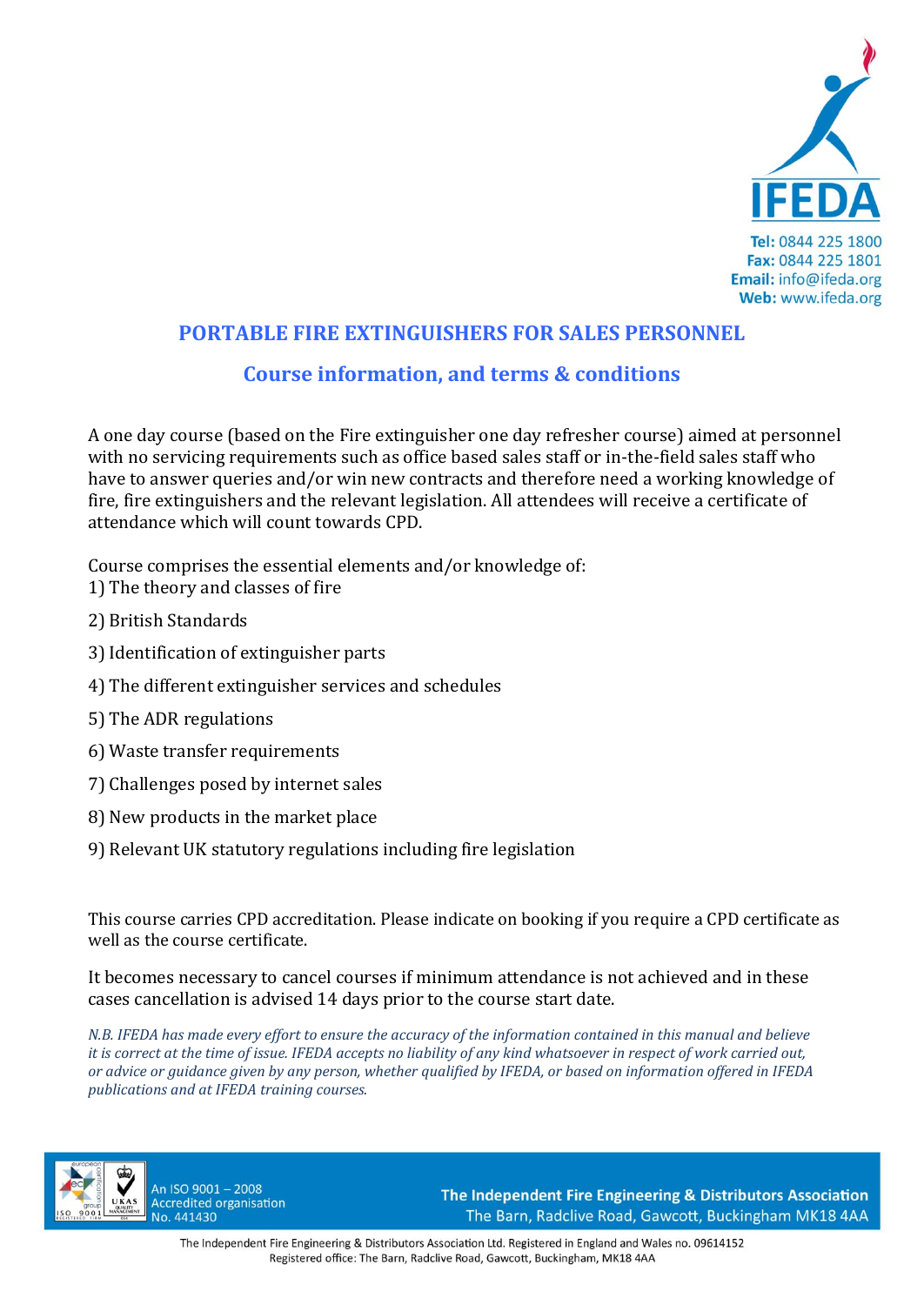

## **SYLLABUS**

#### **British Standards**

Relevant amendments to BS5306‐3, BS5306‐8 and BS EN3 – 7.

#### **Fire Safety Legislation**

An outline of the Regulatory Reform (Fire Safety) Order 2005 and the duties of the "Responsible Person" in respect of fire risk assessments, fire extinguisher provision, training of employees and maintenance of portable fire equipment.

#### **Health & Safety at Work**

Relevant duties and responsibilities of the employer and the employee particularly in respect of site visits but with regards to non‐servicing personnel.

**Terms and conditions on next page….**